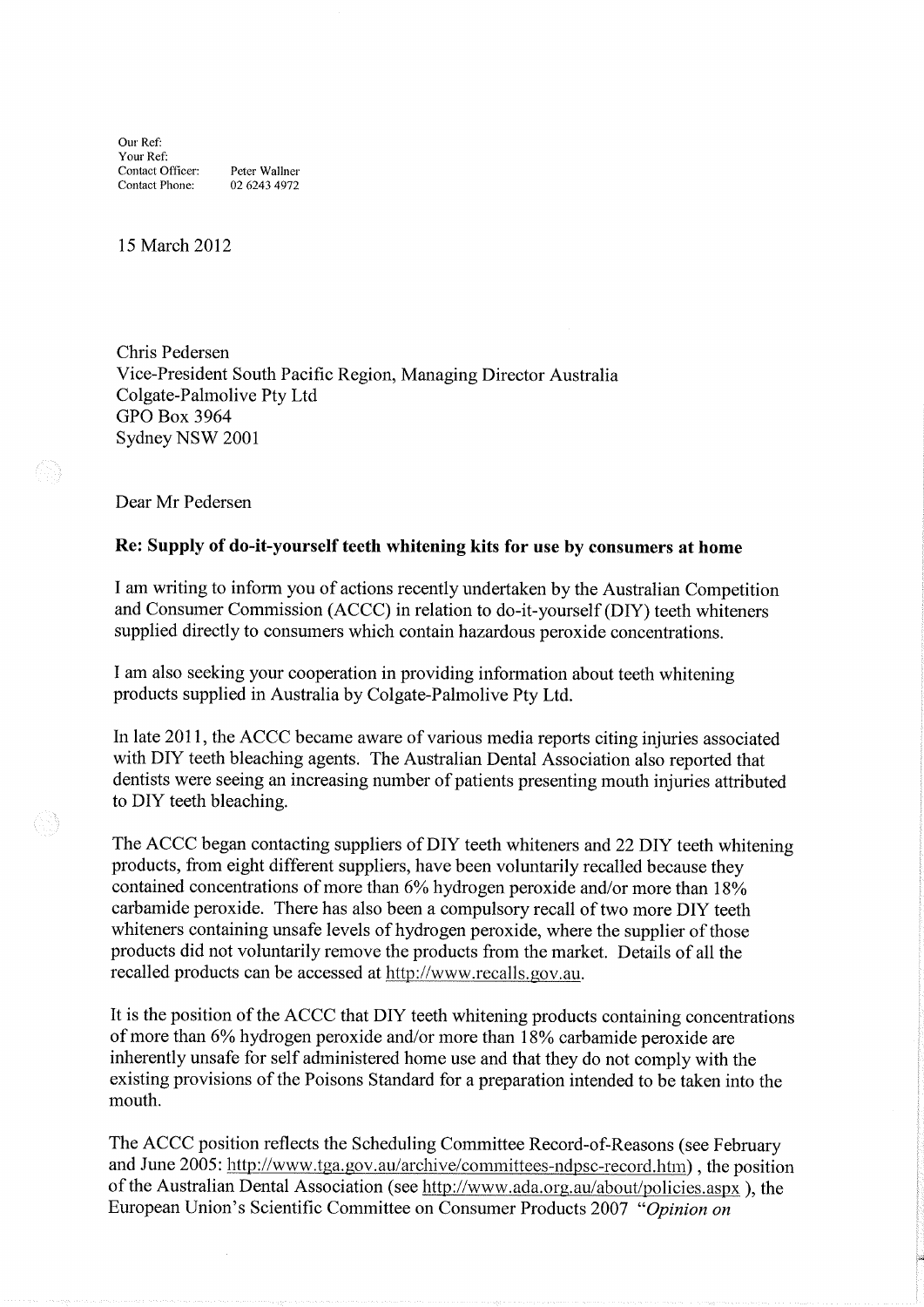Hydrogen peroxide, in its free form or when released, in oral hygiene products and tooth whitening products", and the Dental Board of Australia interim policy made under section 39 of the Health Practitioner Regulation National Law Act:

"[that]  $\ldots$  any tooth whitening/bleaching products containing more than 6% concentration of the active whitening/bleaching agent, should only be used by a registered dental practitioner with education, training and cornpetence in teeth whitening/bleaching. (http://www.dentalboard.gov.au/Codes-Guidelines/Policies-Codes-Guidelines.aspx)

The ACCC position does not apply to the supply of teeth whitening chemicals (of any concentration) to dental practices and the use of these products by registered dental practitioners on patients under their direct carc and supervision in their surgery/office. However, the ACCC has reason to believe that sorne dental suppliers and dental practices may be supplying DIY teeth whiteners with unsafe peroxide concentrations for DIY use by consumers at home.

The ACCC has collated injury data about teeth whiteners and several reports allege injury or safety concerns related to Colgate teeth whitening products, including 'Colgate Visible White'.

We would appreciate your assistance in communicating the potential hazards associated with teeth whitening to the public and in helping to ensure the safety and compliance of cosmetics supplied by Colgate-Pahnolive Pty Ltd. We would also appreciate being advised of any action being taken by Colgate-Palmolive Pty Ltd to address the possible supply of over-strength DIY teeth whiteners to consumers for home use.

In addition, please provide the following information in relation to Colgate Visible White, apparently available in 4-syringe or 2-syringe kits containing 9% hydrogen peroxide for teeth whitening by consumers at home, and apparently available from dental practices and pharmacies:

- 1. Please clarify the peroxide concentration of Colgate Visible White. 2. Please clarify whether this product is intended for DIY teeth whitening by
- consumers at home. If not, please advise what measures or controls are in place to prevent the supply of this product for DIY use at home.
- 3. Please provide a copy of the packaging and instructions for use of the products.

The supply of any DIY teeth whitening product to a consumer for use at home constitutes the supply of a consuner good under the CCA, whether supplied by cosmetic retailers, online traders, dental practices, pharmacies or beauty salons. Attachment A provides sorne additional information about the obligations of suppliers of teeth-whitening kits under the CCA.

Yours sincerely

Steve Hutchison Acting General Manager Product Safety Branch